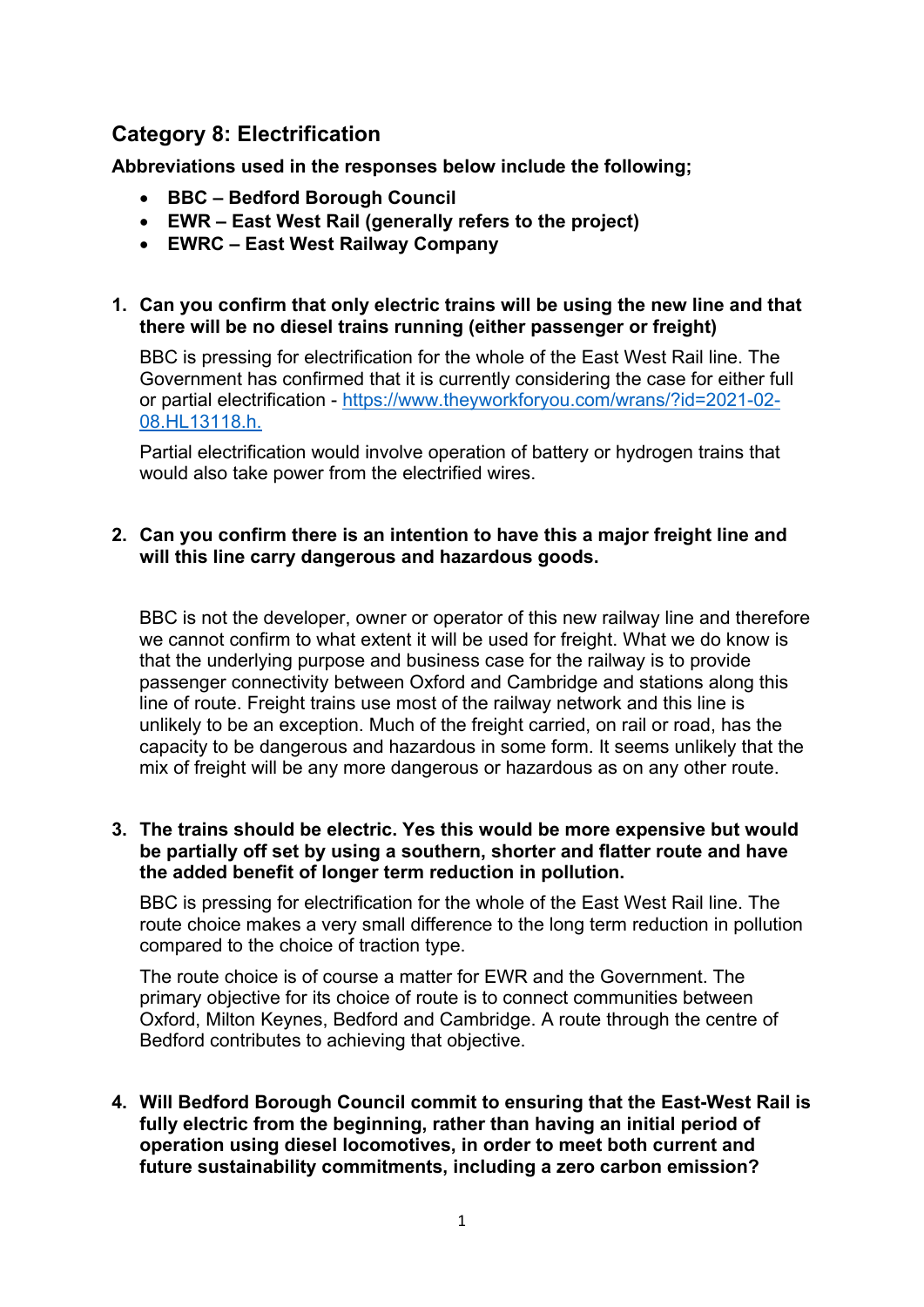BBC is pressing for electrification for the whole of the East West Rail line. The Government has confirmed that it is currently considering the case for either full or partial electrification - [https://www.theyworkforyou.com/wrans/?id=2021-02-](https://www.theyworkforyou.com/wrans/?id=2021-02-08.HL13118.h) [08.HL13118.h.](https://www.theyworkforyou.com/wrans/?id=2021-02-08.HL13118.h)

Partial electrification would involve operation of battery or hydrogen trains that would also take power from the electrified wires.

### **5. Why is it assumed by Bedford Borough Council that the route will be electrified? EWR have stated that the route will not be electrified in the first instance.**

BBC is pressing for electrification for the whole of the East West Rail line. The Government has confirmed that it is currently considering the case for either full or partial electrification - [https://www.theyworkforyou.com/wrans/?id=2021-02-](https://www.theyworkforyou.com/wrans/?id=2021-02-08.HL13118.h) [08.HL13118.h.](https://www.theyworkforyou.com/wrans/?id=2021-02-08.HL13118.h)

Partial electrification would involve operation of battery or hydrogen trains that would also take power from the electrified wires.

**6. What gains will there be for rural residents who will have to put up with the disruption being caused by the new route construction. Will it cause disruption to existing power to Great Barford as this is currently carried on overhead cables which will be bisected by the route. Will there be new stations and railheads that will cut down road traffic and will the railway be electrified from the start.**

The residents of the Borough will be able to benefit from regular, fast train services to Oxford, Cambridge and beyond. To the east of Bedford, they will be able to access the railway either via Bedford Midland Station or the new station proposed at Tempsford / St Neots South.

The construction of the railway will inevitably cause some local disruption. However, it is highly unlikely that there will be an interruption to local power supplies.

BBC is pressing for the electrification of EWR from the start. The Government has confirmed that it is currently considering the case for either full or partial electrification - [https://www.theyworkforyou.com/wrans/?id=2021-02-](https://www.theyworkforyou.com/wrans/?id=2021-02-08.HL13118.h) [08.HL13118.h.](https://www.theyworkforyou.com/wrans/?id=2021-02-08.HL13118.h)

Partial electrification would involve operation of battery or hydrogen trains that would also take power from the electrified wires.

**7. When did the Mayor and local councillors find out that EWR was going to be diesel only (non-electrified)? And was that information included in the 2019 consultation? Because I believe that this was actually announced as early as 2016 (see section 7.34 of the following document: https://assets.publishing.service.gov.uk/government/uploads/system/uploa ds/attachment\_data/file/862577/Network-Rail-East-West-Rail-Bicester-**